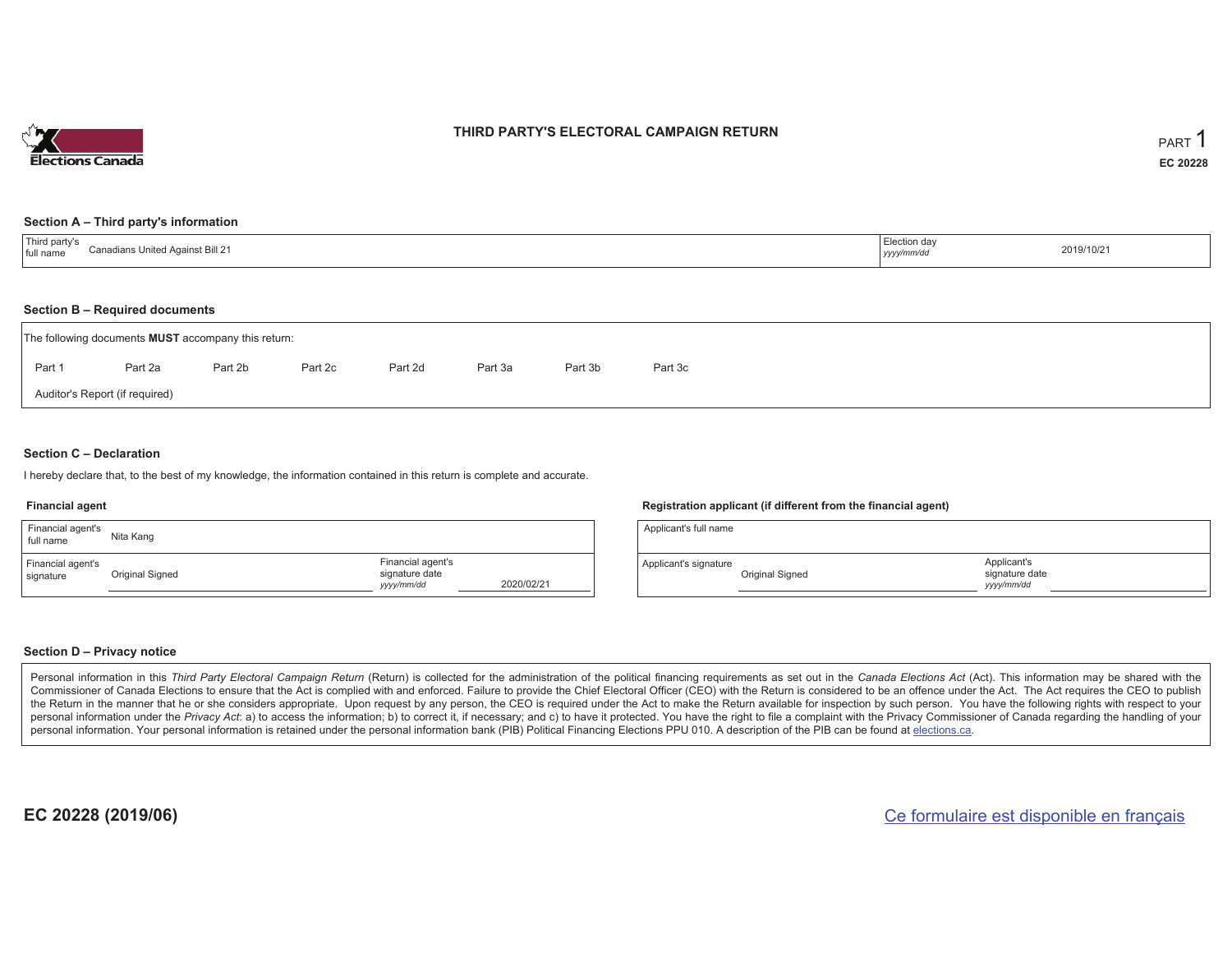

### **THIRD PARTY'S ELECTORAL CAMPAIGN RETURN HIRD PARTY'S ELECTORAL CAMPAIGN RETURN<br>Statement of monetary contributions received PART 2a**

**EC 20228**

| No.                                              | Full name      | <b>Street</b><br>no. | <b>Street</b> | Apt. | City          | Prov./<br>Terr. | Postal<br>code | Date<br>received<br>yyyy/mm/dd                                                    | Individual     | Business /<br>Commercial<br>organization | Government | <b>Trade union</b> | Corporation<br>without share<br>capital | Unincorporated<br>organization or<br>association |
|--------------------------------------------------|----------------|----------------------|---------------|------|---------------|-----------------|----------------|-----------------------------------------------------------------------------------|----------------|------------------------------------------|------------|--------------------|-----------------------------------------|--------------------------------------------------|
|                                                  |                |                      |               |      |               |                 |                |                                                                                   | \$             | $\mathsf{s}$                             | \$         | S.                 | \$                                      | \$                                               |
|                                                  | Gabriel Engson |                      |               |      | Saint-Laurent | $_{\rm QC}$     | <b>H4L 3N2</b> | 2019/10/21                                                                        | 25.00          |                                          |            |                    |                                         |                                                  |
|                                                  | 2 Nita Kang    |                      |               |      | Mississauga   | ON              | L5M 1E4        | 2019/10/21                                                                        | 5.00           |                                          |            |                    |                                         |                                                  |
|                                                  |                |                      |               |      |               |                 |                |                                                                                   |                |                                          |            |                    |                                         |                                                  |
|                                                  |                |                      |               |      |               |                 |                |                                                                                   |                |                                          |            |                    |                                         |                                                  |
|                                                  |                |                      |               |      |               |                 |                |                                                                                   |                |                                          |            |                    |                                         |                                                  |
|                                                  |                |                      |               |      |               |                 |                |                                                                                   |                |                                          |            |                    |                                         |                                                  |
|                                                  |                |                      |               |      |               |                 |                |                                                                                   |                |                                          |            |                    |                                         |                                                  |
|                                                  |                |                      |               |      |               |                 |                |                                                                                   |                |                                          |            |                    |                                         |                                                  |
|                                                  |                |                      |               |      |               |                 |                |                                                                                   |                |                                          |            |                    |                                         |                                                  |
|                                                  |                |                      |               |      |               |                 |                |                                                                                   |                |                                          |            |                    |                                         |                                                  |
|                                                  |                |                      |               |      |               |                 |                |                                                                                   |                |                                          |            |                    |                                         |                                                  |
|                                                  |                |                      |               |      |               |                 |                |                                                                                   |                |                                          |            |                    |                                         |                                                  |
|                                                  |                |                      |               |      |               |                 |                |                                                                                   |                |                                          |            |                    |                                         |                                                  |
|                                                  |                |                      |               |      |               |                 |                |                                                                                   |                |                                          |            |                    |                                         |                                                  |
|                                                  |                |                      |               |      |               |                 |                | Totals carried forward from previous page \$                                      |                |                                          |            |                    |                                         |                                                  |
|                                                  |                |                      |               |      |               |                 |                | Total amount of monetary contributions by contributors who gave over \$200 (A)    |                |                                          |            |                    |                                         |                                                  |
|                                                  |                |                      |               |      |               |                 |                | Number of contributors who gave over \$200                                        |                |                                          |            |                    |                                         |                                                  |
|                                                  |                |                      |               |      |               |                 |                | Total amount of monetary contributions by contributors who gave \$200 or less (B) | 30.00          |                                          |            |                    |                                         |                                                  |
| Number of contributors who gave \$200 or less    |                |                      |               |      |               |                 |                |                                                                                   |                | $\overline{2}$                           |            |                    |                                         |                                                  |
| Total amount of all monetary contributions (A+B) |                |                      |               |      |               |                 |                |                                                                                   |                | 2.00                                     |            |                    |                                         |                                                  |
|                                                  |                |                      |               |      |               |                 |                | Number of contributors who gave monetary contributions                            | $\overline{2}$ |                                          |            |                    |                                         |                                                  |

| $- \cdot$<br>l hird<br>s United Against Bill 21<br>`part\ | ection dav<br>2019/10/21<br>.<br>v/mm/o<br>, уууулг | $a$ aqe<br>______ |
|-----------------------------------------------------------|-----------------------------------------------------|-------------------|
|-----------------------------------------------------------|-----------------------------------------------------|-------------------|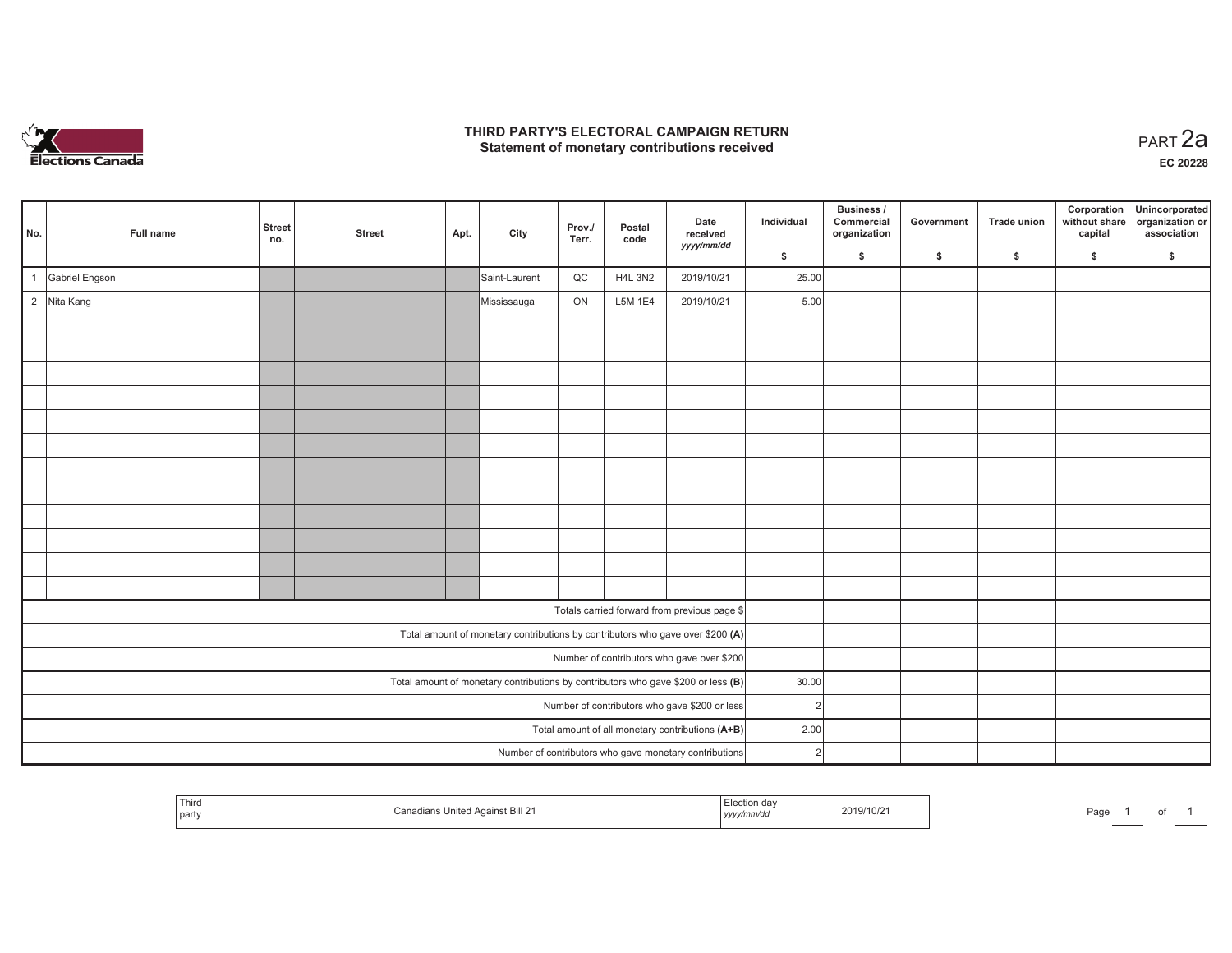

## **THIRD PARTY'S ELECTORAL CAMPAIGN RETURN**  THIRD PARTY'S ELECTORAL CAMPAIGN RETURN<br>Statement of non-monetary contributions received<br> **PART 2b**

of 1

| No. | Full name | <b>Street</b><br>no.                                 | <b>Street</b> | Apt. | City | Prov./<br>Terr. | Postal<br>code | Date<br>received<br>yyyy/mm/dd                                                          | Individual | <b>Business /</b><br>Commercial<br>organization | Government   | Trade union  | Corporation<br>without share<br>capital | Unincorporated<br>organization or<br>association |
|-----|-----------|------------------------------------------------------|---------------|------|------|-----------------|----------------|-----------------------------------------------------------------------------------------|------------|-------------------------------------------------|--------------|--------------|-----------------------------------------|--------------------------------------------------|
|     |           |                                                      |               |      |      |                 |                |                                                                                         | \$         | \$                                              | $\mathsf{s}$ | $\mathbf{s}$ | \$                                      | \$                                               |
|     |           |                                                      |               |      |      |                 |                |                                                                                         |            |                                                 |              |              |                                         |                                                  |
|     |           |                                                      |               |      |      |                 |                |                                                                                         |            |                                                 |              |              |                                         |                                                  |
|     |           |                                                      |               |      |      |                 |                |                                                                                         |            |                                                 |              |              |                                         |                                                  |
|     |           |                                                      |               |      |      |                 |                |                                                                                         |            |                                                 |              |              |                                         |                                                  |
|     |           |                                                      |               |      |      |                 |                |                                                                                         |            |                                                 |              |              |                                         |                                                  |
|     |           |                                                      |               |      |      |                 |                |                                                                                         |            |                                                 |              |              |                                         |                                                  |
|     |           |                                                      |               |      |      |                 |                |                                                                                         |            |                                                 |              |              |                                         |                                                  |
|     |           |                                                      |               |      |      |                 |                |                                                                                         |            |                                                 |              |              |                                         |                                                  |
|     |           |                                                      |               |      |      |                 |                |                                                                                         |            |                                                 |              |              |                                         |                                                  |
|     |           |                                                      |               |      |      |                 |                |                                                                                         |            |                                                 |              |              |                                         |                                                  |
|     |           |                                                      |               |      |      |                 |                |                                                                                         |            |                                                 |              |              |                                         |                                                  |
|     |           |                                                      |               |      |      |                 |                |                                                                                         |            |                                                 |              |              |                                         |                                                  |
|     |           |                                                      |               |      |      |                 |                |                                                                                         |            |                                                 |              |              |                                         |                                                  |
|     |           |                                                      |               |      |      |                 |                |                                                                                         |            |                                                 |              |              |                                         |                                                  |
|     |           |                                                      |               |      |      |                 |                |                                                                                         |            |                                                 |              |              |                                         |                                                  |
|     |           |                                                      |               |      |      |                 |                | Totals carried forward from previous page \$                                            |            |                                                 |              |              |                                         |                                                  |
|     |           |                                                      |               |      |      |                 |                | Total amount of non-monetary contributions by contributors who gave over \$200 (A)      |            |                                                 |              |              |                                         |                                                  |
|     |           |                                                      |               |      |      |                 |                | Number of contributors who gave over \$200                                              |            |                                                 |              |              |                                         |                                                  |
|     |           |                                                      |               |      |      |                 |                | Total amount of non-monetary contributions by contributors who gave \$200 or less $(B)$ |            |                                                 |              |              |                                         |                                                  |
|     |           |                                                      |               |      |      |                 |                | Number of contributors who gave \$200 or less                                           |            |                                                 |              |              |                                         |                                                  |
|     |           | Total amount of all non-monetary contributions (A+B) |               |      |      |                 |                |                                                                                         |            |                                                 |              |              |                                         |                                                  |
|     |           |                                                      |               |      |      |                 |                | Number of contributors who gave non-monetary contributions                              |            |                                                 |              |              |                                         |                                                  |
|     |           |                                                      |               |      |      |                 |                |                                                                                         |            |                                                 |              |              |                                         |                                                  |

| Third<br>party | Against Bill 21<br>United | i dər<br>2019/10/2<br>mm/du<br>the contract of the contract of the contract of<br>,,,,, | Pag∈<br><b>Contract Contract</b> |
|----------------|---------------------------|-----------------------------------------------------------------------------------------|----------------------------------|
|----------------|---------------------------|-----------------------------------------------------------------------------------------|----------------------------------|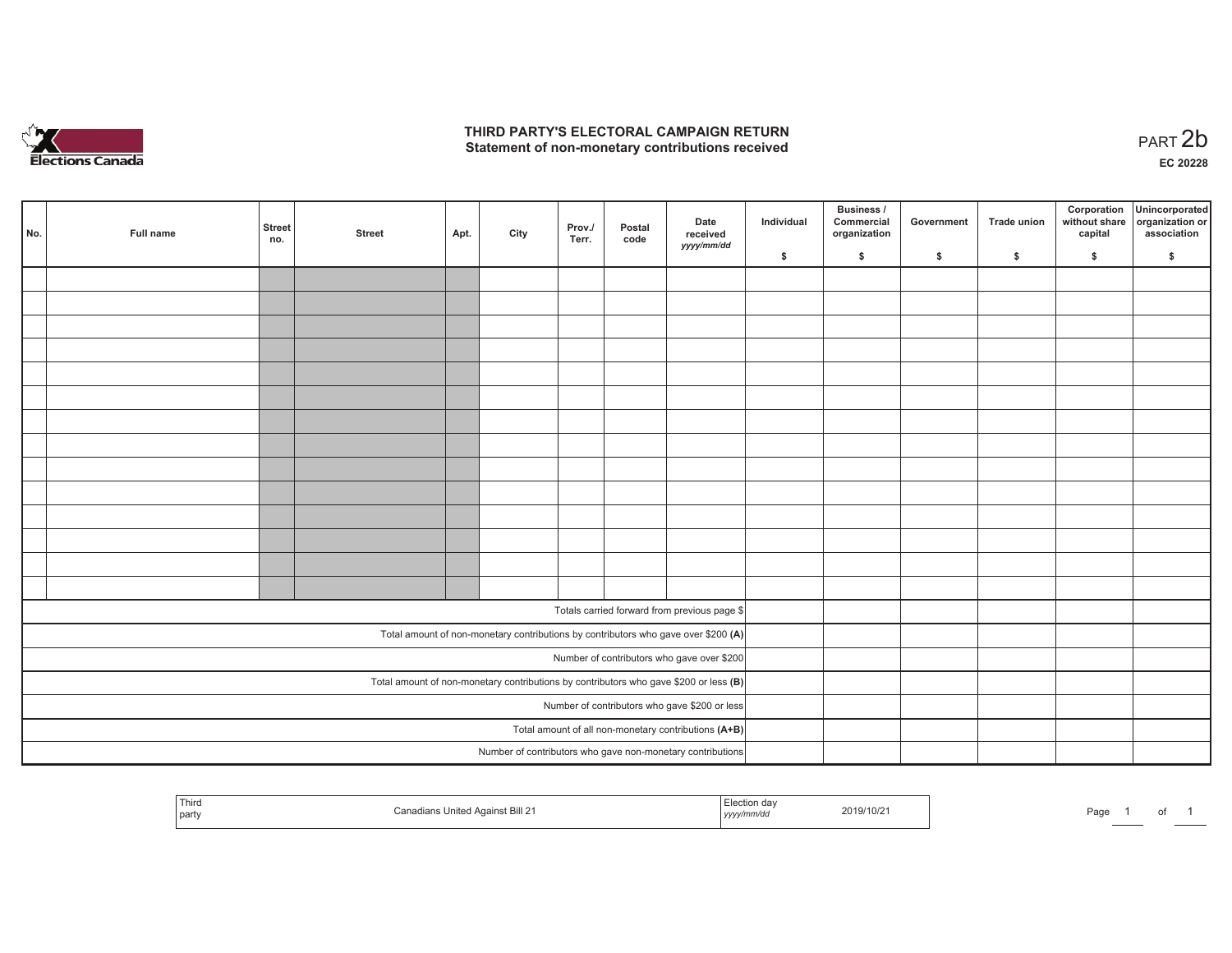

## **THIRD PARTY'S ELECTORAL CAMPAIGN RETURN STATE:** PRACT OF OPPRESS TO PART 2C STATE STATE STATE STATE STATE STATE STATE STATE STATE START 2C STATE STATE STATE STATE STATE STATE STATE STATE STATE STATE STATE STATE STATE STATE STATE STATE STATE STATE STATE STATE ST

**EC 20228**

| No.                                          | Full name    | <b>Street</b><br>no. | <b>Street</b> | Apt. | City        | Prov./<br>Terr. | Postal<br>code | Date<br>received<br>yyyy/mm/dd                                  | Individual | <b>Business /</b><br>Commercial<br>organization | Government | Trade union | Corporation<br>without share<br>capital | Unincorporated<br>organization or<br>association |
|----------------------------------------------|--------------|----------------------|---------------|------|-------------|-----------------|----------------|-----------------------------------------------------------------|------------|-------------------------------------------------|------------|-------------|-----------------------------------------|--------------------------------------------------|
|                                              |              |                      |               |      |             |                 |                |                                                                 | \$         | \$                                              | \$         | \$          | \$                                      | \$                                               |
| $\overline{1}$                               | Nita Kang    |                      |               |      | Mississauga | ON              | L5M 1E4        | 2019/09/20                                                      | 2,500.00   |                                                 |            |             |                                         |                                                  |
|                                              | 2 Nita Kang  |                      |               |      | Mississauga | ON              | L5M 1E4        | 2019/10/30                                                      | 2,585.00   |                                                 |            |             |                                         |                                                  |
|                                              | 3 Nita Kang  |                      |               |      | Mississauga | ON              | L5M 1E4        | 2019/10/03                                                      | 30.00      |                                                 |            |             |                                         |                                                  |
|                                              | 4 Nita Kang  |                      |               |      | Mississauga | ON              | L5M 1E4        | 2019/10/03                                                      | 30.00      |                                                 |            |             |                                         |                                                  |
|                                              | 5 Nita Kang  |                      |               |      | Mississauga | ON              | L5M 1E4        | 2019/10/04                                                      | 30.00      |                                                 |            |             |                                         |                                                  |
|                                              | 6 Nita Kang  |                      |               |      | Mississauga | ON              | L5M 1E4        | 2019/10/04                                                      | 40.00      |                                                 |            |             |                                         |                                                  |
|                                              | 7 Nita Kang  |                      |               |      | Mississauga | ON              | L5M 1E4        | 2019/10/06                                                      | 40.00      |                                                 |            |             |                                         |                                                  |
|                                              | 8 Nita Kang  |                      |               |      | Mississauga | ON              | L5M 1E4        | 2019/10/06                                                      | 40.00      |                                                 |            |             |                                         |                                                  |
|                                              | 9 Nita Kang  |                      |               |      | Mississauga | ON              | L5M 1E4        | 2019/10/06                                                      | 70.00      |                                                 |            |             |                                         |                                                  |
|                                              | 10 Nita Kang |                      |               |      | Mississauga | ON              | L5M 1E4        | 2019/10/07                                                      | 35.00      |                                                 |            |             |                                         |                                                  |
|                                              |              |                      |               |      |             |                 |                |                                                                 |            |                                                 |            |             |                                         |                                                  |
|                                              |              |                      |               |      |             |                 |                |                                                                 |            |                                                 |            |             |                                         |                                                  |
|                                              |              |                      |               |      |             |                 |                |                                                                 |            |                                                 |            |             |                                         |                                                  |
|                                              |              |                      |               |      |             |                 |                |                                                                 |            |                                                 |            |             |                                         |                                                  |
|                                              |              |                      |               |      |             |                 |                | Totals carried forward from previous page \$                    | 30.00      |                                                 |            |             |                                         |                                                  |
|                                              |              |                      |               |      |             |                 |                | Total amount of loans by lenders who provided over \$200 (A)    | 5,085.00   |                                                 |            |             |                                         |                                                  |
|                                              |              |                      |               |      |             |                 |                | Number of lenders who provided over \$200                       |            |                                                 |            |             |                                         |                                                  |
|                                              |              |                      |               |      |             |                 |                | Total amount of loans by lenders who provided \$200 or less (B) | 315.00     |                                                 |            |             |                                         |                                                  |
| Number of lenders who provided \$200 or less |              |                      |               |      |             |                 |                |                                                                 |            |                                                 |            |             |                                         |                                                  |
|                                              |              |                      |               |      |             |                 |                | Total amount of all loans (A+B)                                 | 5,430.00   |                                                 |            |             |                                         |                                                  |
|                                              |              |                      |               |      |             |                 |                | Number of all lenders who provided loans                        |            |                                                 |            |             |                                         |                                                  |

| <b>Third</b><br>party | Against Bill 21 | yyyymmvao | 2019/10/21 | $P$ aq $\epsilon$ |  | υι |  |
|-----------------------|-----------------|-----------|------------|-------------------|--|----|--|
|-----------------------|-----------------|-----------|------------|-------------------|--|----|--|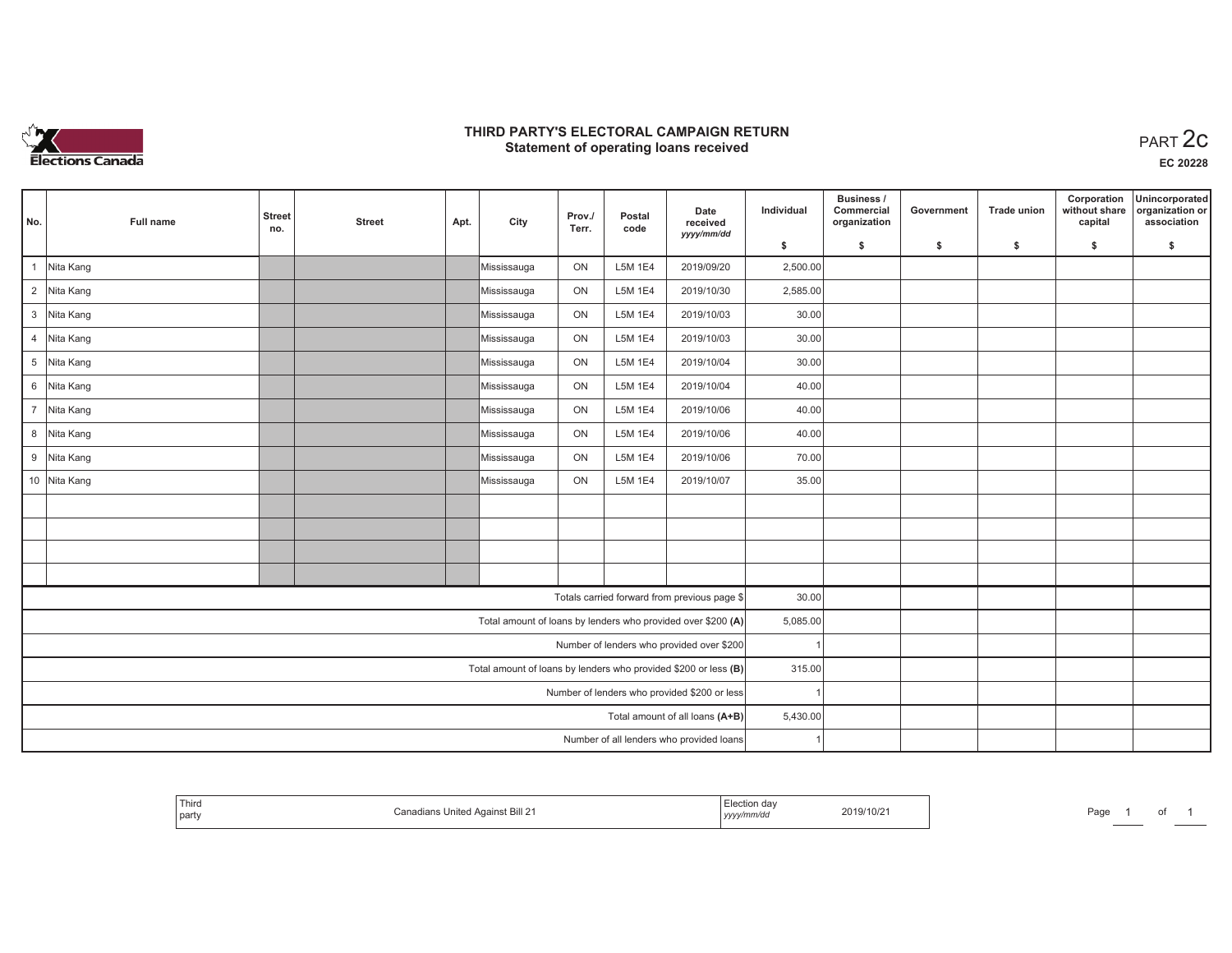# **Elections Canada**

# **THIRD PARTY'S ELECTORAL CAMPAIGN RETURN Summary of inflows**

| PART 2d  |
|----------|
| EC 20228 |

| No.          | Type of contributor / lender                 | <b>Monetary</b><br>contributions<br>(Part 2a) | Non-monetary<br>contributions<br>(Part 2b) | Loans<br>(Part 2c) | <b>Total</b> | Number of<br>contributors and<br>lenders |
|--------------|----------------------------------------------|-----------------------------------------------|--------------------------------------------|--------------------|--------------|------------------------------------------|
|              |                                              | \$                                            | \$                                         | \$                 | \$           |                                          |
| 1.           | Individuals                                  | 30.00                                         |                                            | 5,430.00           | 5,460.00     | 21                                       |
| 2.           | Businesses / Commercial organizations        |                                               |                                            |                    |              |                                          |
| 3.           | Governments                                  |                                               |                                            |                    |              |                                          |
| 4.           | Trade unions                                 |                                               |                                            |                    |              |                                          |
| 5.           | Corporations without share capital           |                                               |                                            |                    |              |                                          |
| 6.           | Unincorporated organizations or associations |                                               |                                            |                    |              |                                          |
| 7.           | Total (items 1 to 6)                         |                                               |                                            |                    |              |                                          |
| <b>Total</b> |                                              |                                               |                                            |                    |              |                                          |
| 8.           | Amount of third party's resources used       |                                               |                                            |                    |              |                                          |
| 9.           | Grand total (items 7 and 8)                  | 30.00                                         |                                            | 5,430.00           | 5,460.00     |                                          |

| Third<br>party | Canadians United Against Bill 21 | :lection dav<br>$\cdots$<br>yyyy/mm/dd | 2019/10/21 |
|----------------|----------------------------------|----------------------------------------|------------|
|----------------|----------------------------------|----------------------------------------|------------|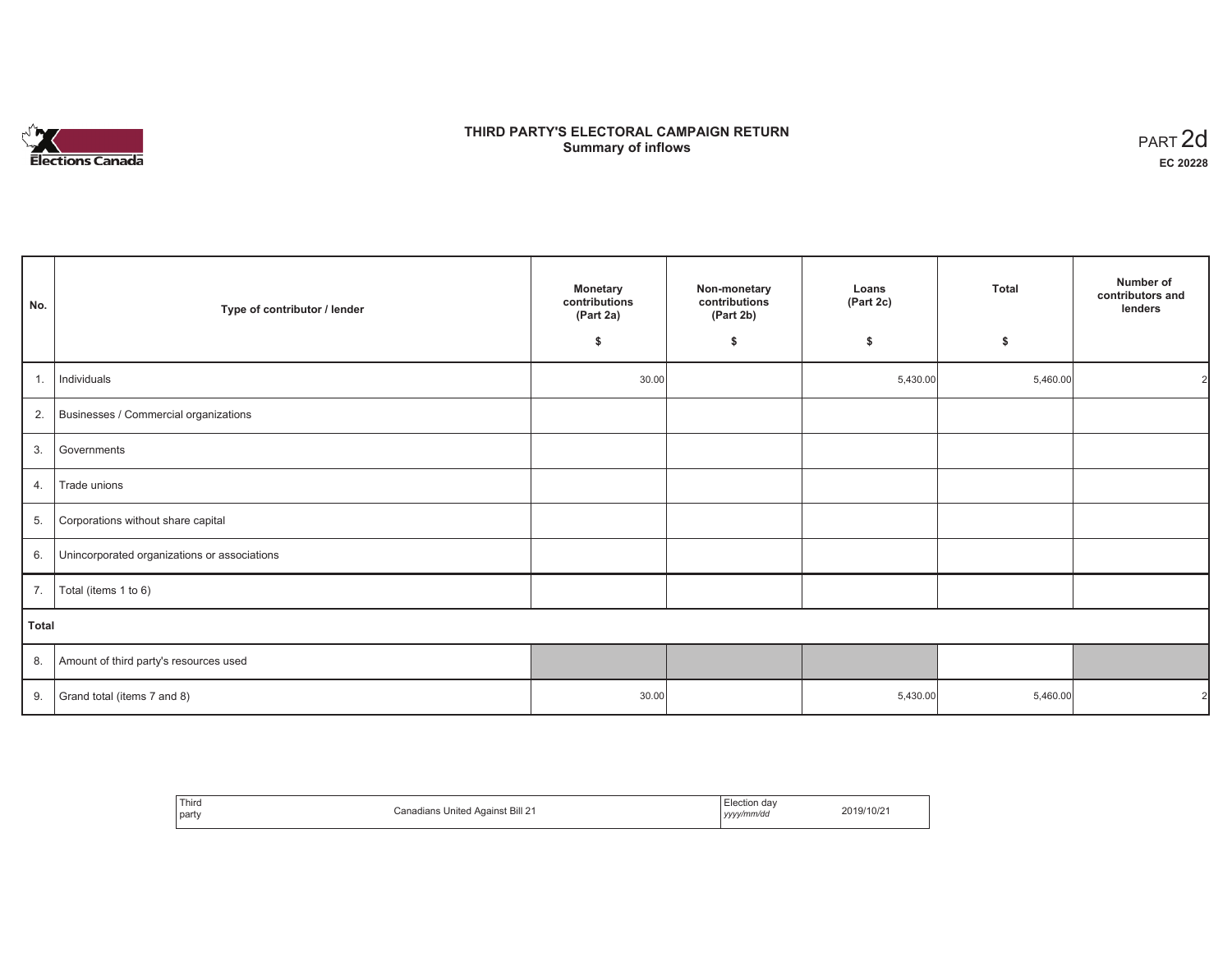

## **THIRD PARTY'S ELECTORAL CAMPAIGN RETURN Statement of expenses incurred for regulated activities that take place during the pre-election period**  *(Only applicable to a fixed-date general election)*

For a list of expense types, expense categories and expense subcategories, refer to Annex II in the Instructions.

| No. | Date<br>incurred<br>yyyy/mm/dd | <b>ED Code</b><br>$($ if applicable $)$ | Supplier | <b>Expense type</b> | Expense<br>category | Expense<br>subcategory | <b>Starting date</b><br>of activity,<br>advertisement<br>or survey<br>yyyy/mm/dd | Ending date<br>of activity,<br>advertisement<br>or survey<br>yyyy/mm/dd | Place of activity or<br>advertisement        | <b>Expense amount</b><br>\$ |
|-----|--------------------------------|-----------------------------------------|----------|---------------------|---------------------|------------------------|----------------------------------------------------------------------------------|-------------------------------------------------------------------------|----------------------------------------------|-----------------------------|
|     |                                |                                         |          |                     |                     |                        |                                                                                  |                                                                         |                                              |                             |
|     |                                |                                         |          |                     |                     |                        |                                                                                  |                                                                         |                                              |                             |
|     |                                |                                         |          |                     |                     |                        |                                                                                  |                                                                         |                                              |                             |
|     |                                |                                         |          |                     |                     |                        |                                                                                  |                                                                         |                                              |                             |
|     |                                |                                         |          |                     |                     |                        |                                                                                  |                                                                         |                                              |                             |
|     |                                |                                         |          |                     |                     |                        |                                                                                  |                                                                         |                                              |                             |
|     |                                |                                         |          |                     |                     |                        |                                                                                  |                                                                         |                                              |                             |
|     |                                |                                         |          |                     |                     |                        |                                                                                  |                                                                         |                                              |                             |
|     |                                |                                         |          |                     |                     |                        |                                                                                  |                                                                         |                                              |                             |
|     |                                |                                         |          |                     |                     |                        |                                                                                  |                                                                         |                                              |                             |
|     |                                |                                         |          |                     |                     |                        |                                                                                  |                                                                         |                                              |                             |
|     |                                |                                         |          |                     |                     |                        |                                                                                  |                                                                         |                                              |                             |
|     |                                |                                         |          |                     |                     |                        |                                                                                  |                                                                         |                                              |                             |
|     |                                |                                         |          |                     |                     |                        |                                                                                  |                                                                         |                                              |                             |
|     |                                |                                         |          |                     |                     |                        |                                                                                  |                                                                         |                                              |                             |
|     |                                |                                         |          |                     |                     |                        |                                                                                  |                                                                         |                                              |                             |
|     |                                |                                         |          |                     |                     |                        |                                                                                  |                                                                         |                                              |                             |
|     |                                |                                         |          |                     |                     |                        |                                                                                  |                                                                         | Totals carried forward from previous page \$ |                             |
|     |                                |                                         |          |                     |                     |                        |                                                                                  |                                                                         | Total \$                                     |                             |

| Third<br>part | Canadians United Against Bill 21 | $\overline{\phantom{a}}$<br>:lection<br>⊦da<br>2019/10/21<br>.<br>, yyyy/mm/dd | Page |
|---------------|----------------------------------|--------------------------------------------------------------------------------|------|
|---------------|----------------------------------|--------------------------------------------------------------------------------|------|

 $_{\sf PART}$ 3a **EC 20228**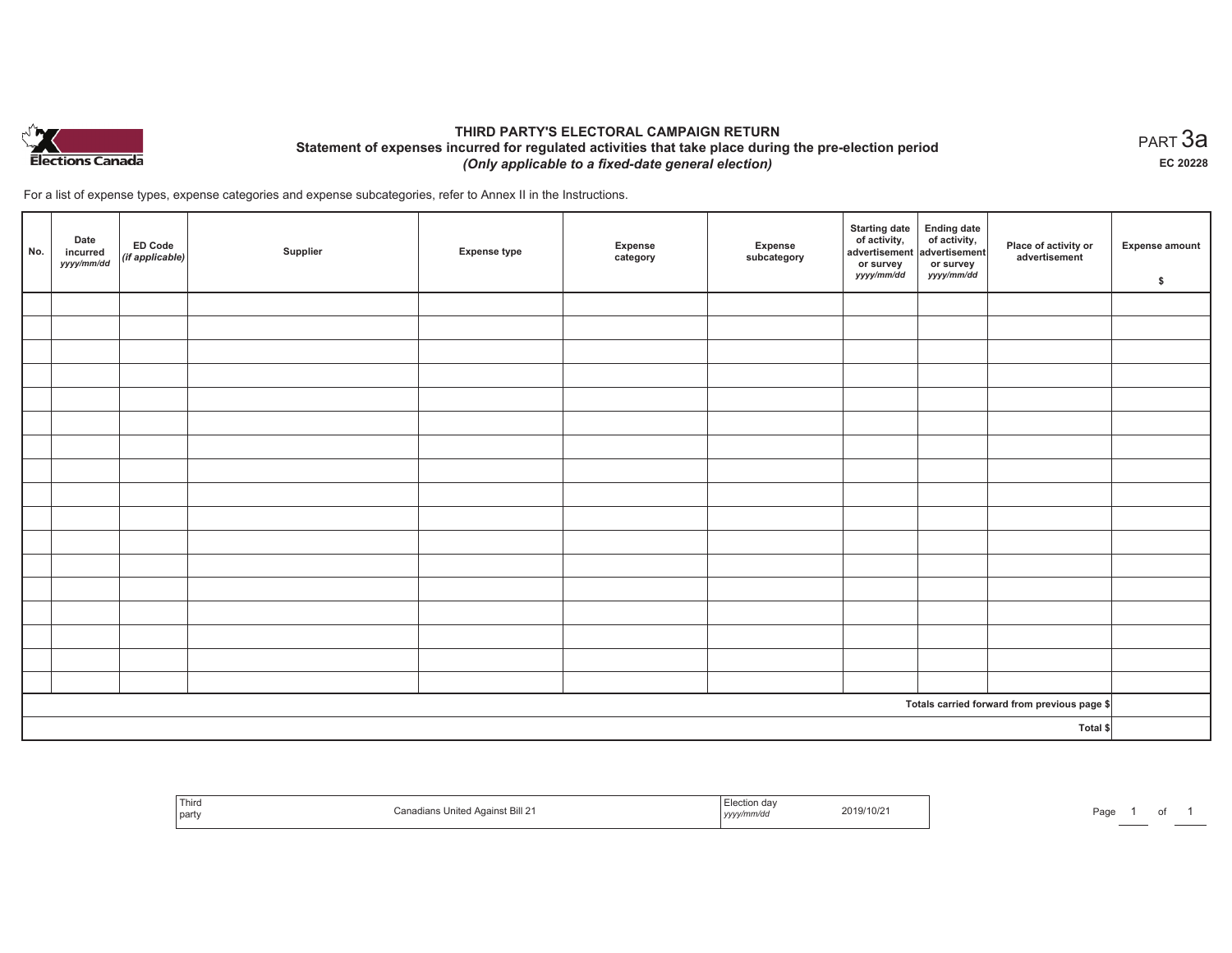

# **THIRD PARTY'S ELECTORAL CAMPAIGN RETURN Statement of expenses incurred for regulated activities that take place during the election period**<br>PART  $3\mathsf{b}$

**EC 20228**

For a list of expense types, expense categories and expense subcategories, refer to Annex II in the Instructions.

| No.            | Date<br>incurred<br>yyyy/mm/dd | <b>ED Code</b><br>(if applicable) | Supplier              | <b>Expense type</b>  | Expense<br>category | Expense<br>subcategory     | <b>Starting date</b><br>of activity,<br>advertisement<br>or survey | <b>Ending date</b><br>of activity,<br>advertisement<br>or survey | Place of activity or<br>advertisement        | <b>Expense amount</b> |
|----------------|--------------------------------|-----------------------------------|-----------------------|----------------------|---------------------|----------------------------|--------------------------------------------------------------------|------------------------------------------------------------------|----------------------------------------------|-----------------------|
|                |                                |                                   |                       |                      |                     |                            | yyyy/mm/dd                                                         | yyyy/mm/dd                                                       |                                              | \$                    |
|                | 2019/09/20                     |                                   | <b>Tester Digital</b> | Partisan Activity    | <b>Office</b>       | <b>Website Development</b> | 2019/09/09                                                         | 2019/10/21                                                       | National                                     | 5,085.00              |
| $\overline{2}$ | 2019/10/07                     |                                   | NationBuilder         | Partisan Activity    | <b>Office</b>       | <b>Website Hosting</b>     | 2019/10/07                                                         | 2019/10/21                                                       | National                                     | 35.00                 |
| 3              | 2019/10/03                     |                                   | Facebook Ads          | Partisan Advertising | Content Boosting    | Content Boosting           | 2019/10/03                                                         | 2019/10/04                                                       | National                                     | 30.00                 |
| $\overline{4}$ | 2019/10/03                     |                                   | Facebook Ads          | Partisan Advertising | Content Boosting    | Content Boosting           | 2019/10/03                                                         | 2019/10/04                                                       | National                                     | 30.00                 |
| 5              | 2019/10/04                     |                                   | Facebook Ads          | Partisan Advertising | Content Boosting    | Content Boosting           | 2019/10/04                                                         | 2019/10/05                                                       | National                                     | 30.00                 |
| 6              | 2019/10/04                     |                                   | Facebook Ads          | Partisan Advertising | Content Boosting    | Content Boosting           | 2019/10/04                                                         | 2019/10/06                                                       | National                                     | 40.00                 |
| $\overline{7}$ | 2019/10/06                     |                                   | Facebook Ads          | Partisan Advertising | Content Boosting    | Content Boosting           | 2019/10/06                                                         | 2019/10/07                                                       | National                                     | 40.00                 |
| 8              | 2019/10/06                     |                                   | Facebook Ads          | Partisan Advertising | Content Boosting    | Content Boosting           | 2019/10/06                                                         | 2019/10/08                                                       | National                                     | 70.00                 |
|                |                                |                                   |                       |                      |                     |                            |                                                                    |                                                                  |                                              |                       |
|                |                                |                                   |                       |                      |                     |                            |                                                                    |                                                                  |                                              |                       |
|                |                                |                                   |                       |                      |                     |                            |                                                                    |                                                                  |                                              |                       |
|                |                                |                                   |                       |                      |                     |                            |                                                                    |                                                                  |                                              |                       |
|                |                                |                                   |                       |                      |                     |                            |                                                                    |                                                                  |                                              |                       |
|                |                                |                                   |                       |                      |                     |                            |                                                                    |                                                                  |                                              |                       |
|                |                                |                                   |                       |                      |                     |                            |                                                                    |                                                                  |                                              |                       |
|                |                                |                                   |                       |                      |                     |                            |                                                                    |                                                                  |                                              |                       |
|                |                                |                                   |                       |                      |                     |                            |                                                                    |                                                                  |                                              |                       |
|                |                                |                                   |                       |                      |                     |                            |                                                                    |                                                                  | Totals carried forward from previous page \$ |                       |
|                |                                |                                   |                       |                      |                     |                            |                                                                    |                                                                  | Total \$                                     | 5,360.00              |

| Election dav | l hird          |
|--------------|-----------------|
|              | Against Bill 21 |
| 2019/10/21   |                 |
|              | Canadians '     |
| , yyyy/mm/dd | United          |
|              | party           |
|              |                 |